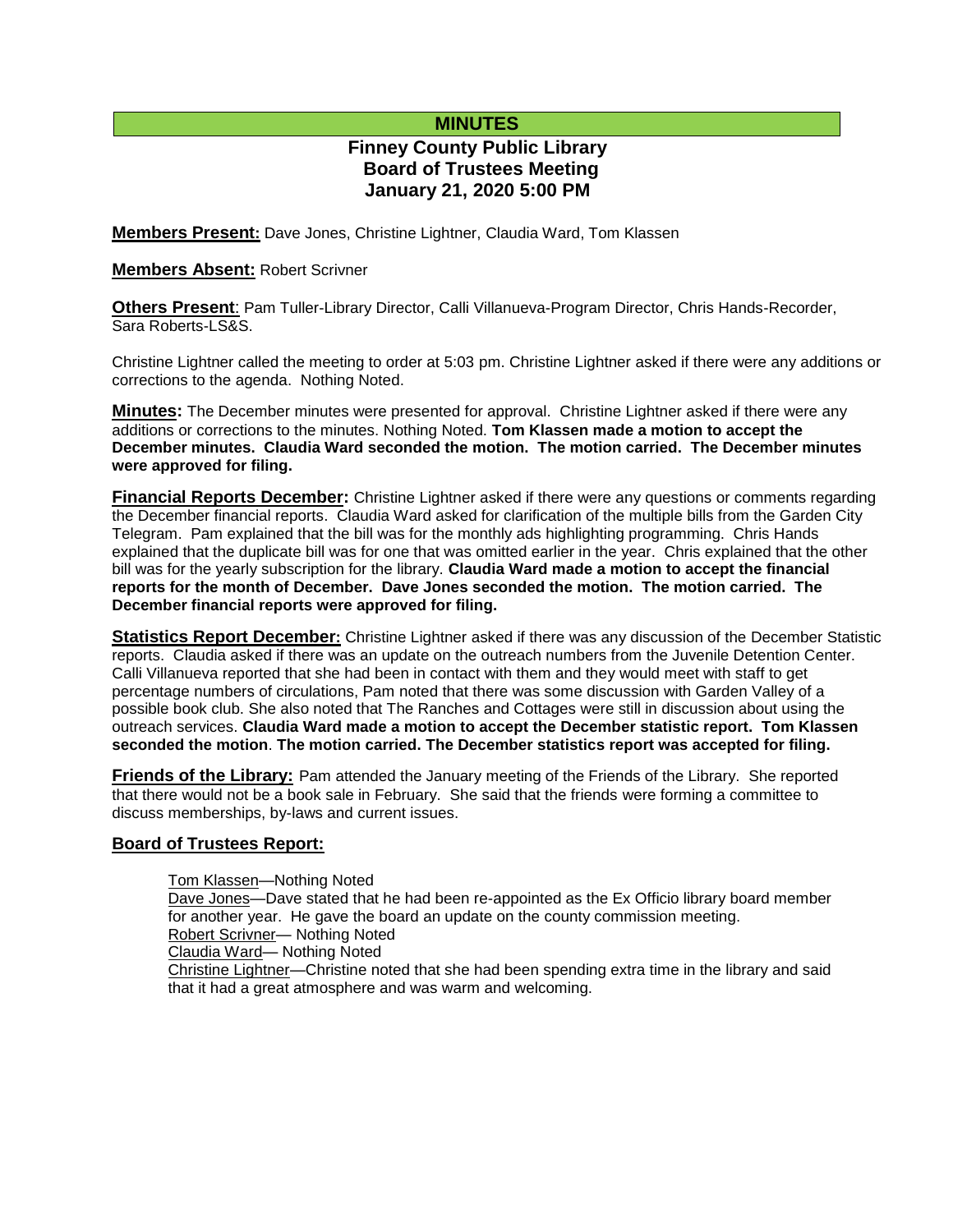# **Library Report:** Pam Tuller, Library Director

### **Director's Report**

FCPL will be receiving one of the Library Census Equity Mini-Grants (\$2,000) from the American Library Association. Originally there were only 25 grants available. Over 500 applications were received so they doubled the number of grants available. We will use these grant funds to purchase tablets, hire translators, print materials in multiple languages, print the Census activity book and focus storytimes around it, and have a Census Day Celebration on April 1st.

#### **Current Projects in the works:**

- Weeding Adult Non-Fiction
- Strategic Plan (Sara)
- Bathroom Remodel—The County did not receive any bids

#### **Staffing Report**

We are fully staffed, and have 2 paid volunteer through SER (Senior Employment Rehabilitation) and 1 paid volunteer through Kansas Workforce One.

#### **Partnerships Report**

- Garfield Early Learning Center and Head Start Outreach Storytimes
- Holcomb School to start Outreach Storytimes once a month in January
- Kansas Health Foundation, USD 457, Russell Child Development Center, GC Catholic Schools for the Early Literacy Grant
- Garden City's Complete Count Committee for the Census

#### **Programming Report (Calli Villanueva)**

- Boards and Bricks has moved to Saturdays and a new program Coffee, Kool-Aid and Coloring has started on Sundays.
- New Programs Wreck This Stuff, Tech Help, Spanish Computer Classes, Anime Afternoons, Introduction to…, and Tween Time
- Summer Reading Plans are in the works

### **Miscellaneous**

Utility Comparisons are available in Chris' office

# **Coming Up (January)**

- Jan 4 Harry Potter
- Jan 11 & 25 Anime Afternoons
- Jan 18 FOL Meeting
- Jan 20 Library Closed for MLK Jr. Day

#### **Coming Up (February)**

- Feb 17 Library Closed for President's Day
- Feb 25 Introduction to THE CENSUS

#### **Correspondence:** Nothing